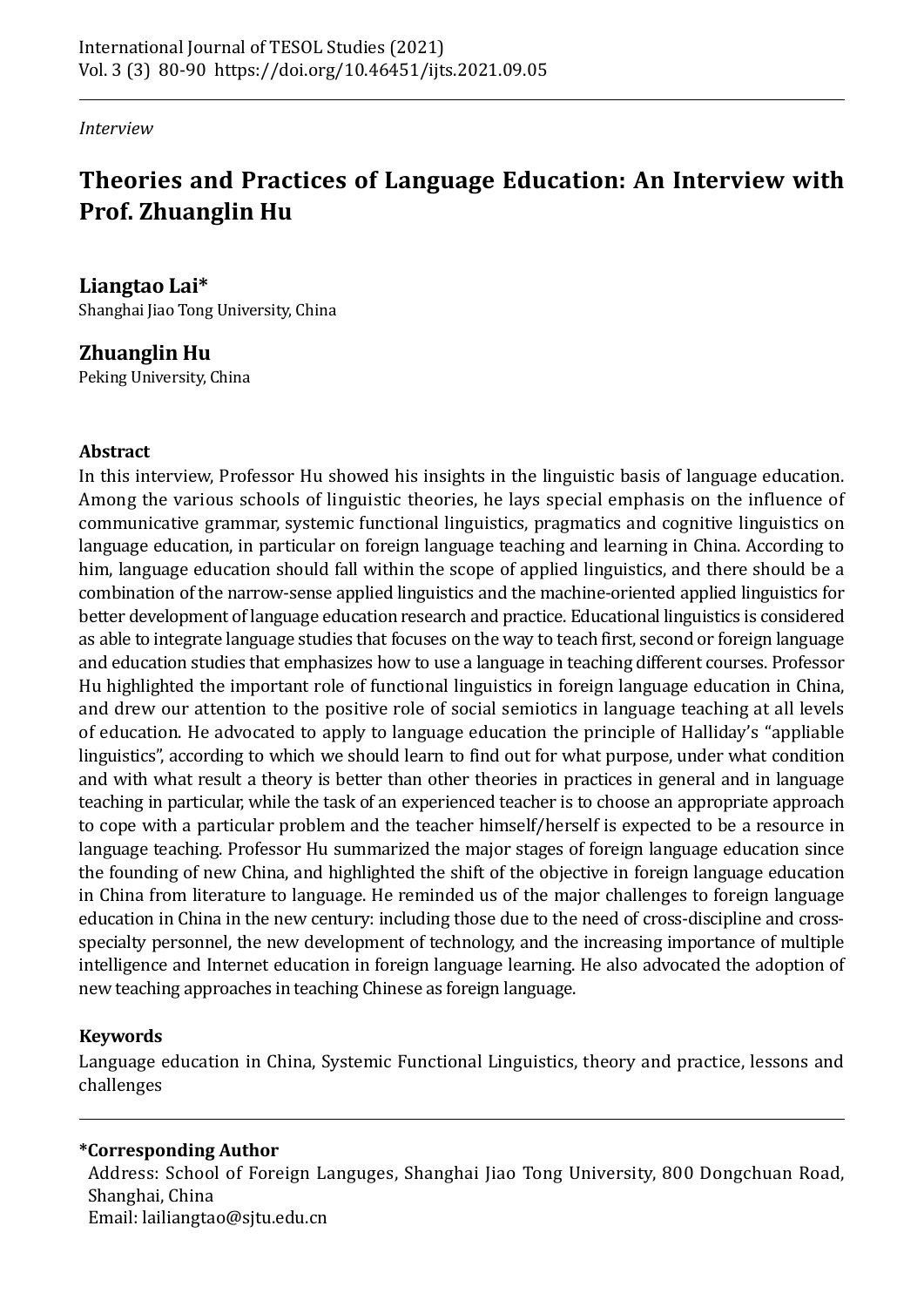#### **Introduction**

Zhuanglin Hu is senior professor, former director of Australian Studies Centre, former head of the English Department of School of Foreign Languages, Peking University. He is guest professor of 41 universities, member or chief advisor of editorial boards of over 10 renowned academic journals. As a leading authority with brilliant achievements in linguistics and semiotics, Professor Hu holds leading positions in many academic institutions, including honorary chairman of China Language and Semiotics Association, honorary chairman of China Association of Functional linguistics, honorary chairman of China Stylistics Association, and honorary chairman of China Association of Discourse Analysis. Professor Hu is also a leading figure in the academia of foreign language research and education in China: he is member of Advisory Committee of Basic Education Curriculum, Ministry of Education of China; former member of the Academic Committee of Foreign Language Education Research Centre at the Ministry of Education; former vice-Chairman of China English Education Association. His great contributions to foreign language research and education can be witnessed by his winning of 2015 Life Achievement Award of Xu Guozhang Foreign Language Studies Prize, 2013 Brilliant English Education Contribution Award of China Foreign Language Supervisory Committee of Higher Institutions, and 2010 Australia China Alumni Lifetime Achievement Award. He has published more than 20 books and over 240 journal articles in linguistics, semiotics, foreign language research and education.

#### **Part 1 Theories in Language Education**

## **Lai: In your understanding, what role has theoretic linguistics played in language education? Which schools of theoretic linguistics have exerted influence on language education?**

Hu: In 1977, when China started her policy "Reform and Opening up to the Outside World", the Chinese Ministry of Education, in cooperation with the British Council, invited two British scholars to hold training courses with young and middle-aged teachers as participants in Beijing, Nanjing, Shanghai and Canton successively. The two scholars are the late Professor Geoffrey Leech and Mrs. Christie Nuttle.

On the first day of the training course in Beijing, I expressed my wish that Professor Leech would tell us something about the new development of English grammar. Professor Leech smiled and explained to me patiently that if I wanted to know the development of English grammar, I needed some knowledge about linguistics, otherwise it would be difficult for me to follow his interpretation. Another participant, Fang Li hoped that Professor Leech would give some lectures about Chomsky's transformational grammar. Leech explained clearly that he did go to the U.S. in late 1960s in order to learn Chomsky's grammar, but he was disappointed at the fact that transformational grammar did not deal with language education, so he decided to come back to the British linguistic tradition as represented by Malinowski and Firth. This left me the impression that Chomsky's TG grammar is only a matter of formal linguistics and has nothing to do with language education.

In the course of Leech's lectures, I noticed he talked a lot about communicative grammar, and his partner, Mrs. Nuttle taught us how to teach English with the help of communicative approach. This left me another impression that communicative grammar is closely related to language education.

Shortly after the course, the participants got 4 articles published in *Language Teaching and Research*. The 4 articles are: "On the 3 systems of modern English grammar"(Fang et al, 1977), "Language theories and teaching methods"(Fang & Wu, 1977), "Mrs. Nuttle's textbook compilation principles and communicative approach" (Hu et al., 1977), and "Prof. Leech's talk on the evolution of English" (Wu & Fang, 1977). It has to be pointed out that Chinese scholars, influenced by the terms used abroad, did not make a clear distinction between "grammar" and "linguistics" at that time. Therefore, "the 3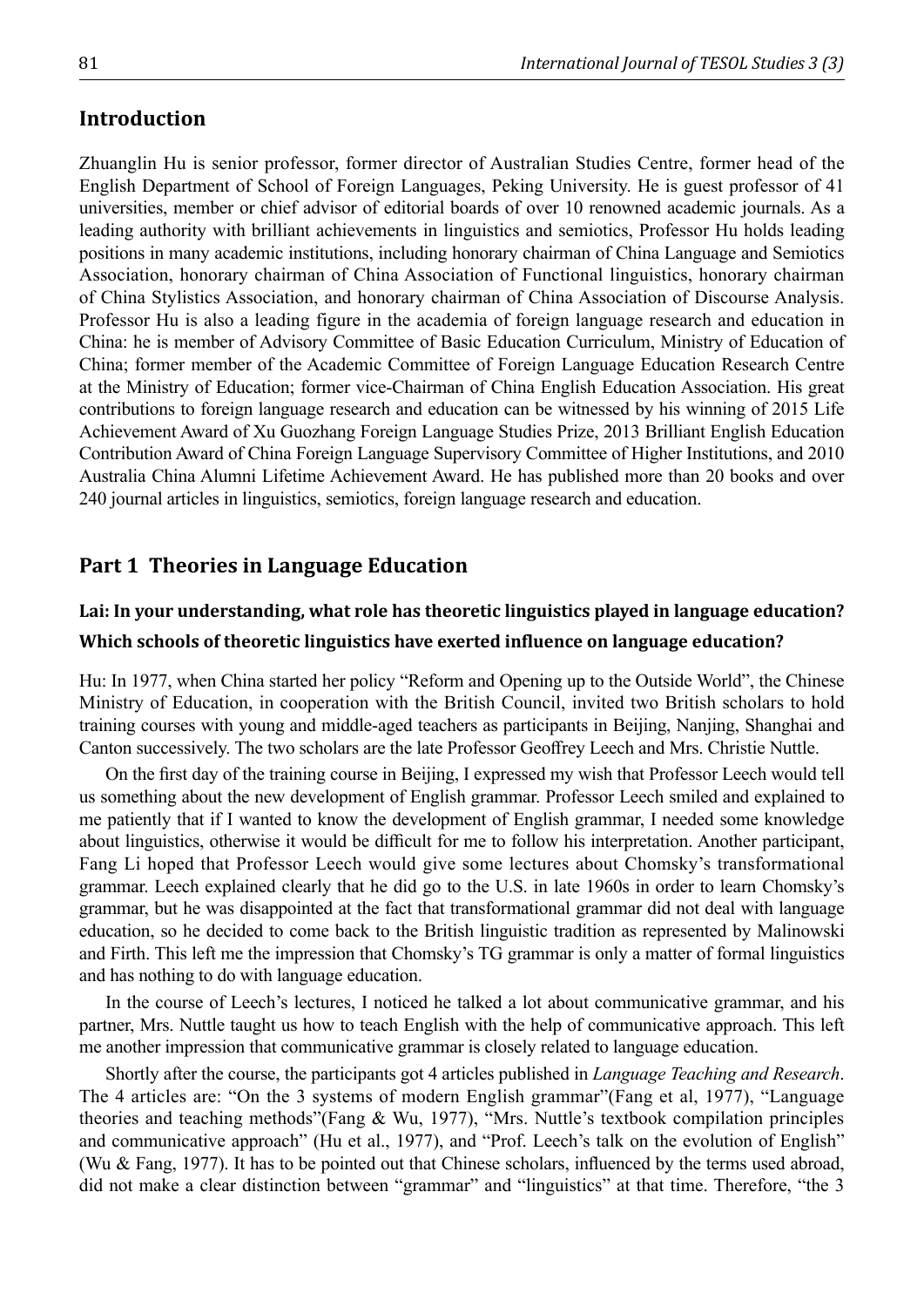systems" mentioned about actually referred to Bloomfield and Fries' structural linguistics, Chomsky's transformational-generative linguistics, and Halliday's functional linguistics. Frankly speaking, the Chinese scholars heard the names of Bloomfield and Chomsky more often than the name of Halliday at that time, but they practiced Leech's communicative grammar more often than other linguistic theories. This can be proved by the fact that those English syllabuses or teaching programs prepared by Chinese university's foreign language scholars or departments, and issued officially by the Ministry of Education in the 1980s were guided by the communicative approach (Hu, 1982).

In January 1979, I was one of the 9 teachers appointed by China's Ministry of Education to receive advanced education in Sydney University. Habitually, I should choose to study in the Department of English. Yet, before my departure, Zhao Shikai, a linguist working in the Linguistic Institute of China Academy of Social Sciences came to visit me, telling me that the Chinese linguists knew very little about the London School. Since Halliday, Chairman of the Sydney University's Department of Linguistics, was a student of Firth, he hoped that I would learn something about the London School which might help with Chinese linguists. This led me to make the decision to choose to study in the Department of Linguistics instead of the English Department. However, when Halliday met me in his office, he made it clear that those courses offered in his department were all related to the London School. As for Chomsky's transformational grammar, it was not taught in his department as he did not know transformational grammar very much. Anyway, I managed to present a paper entitled "Some linguistic differences in the written English of Chinese and Australian students" during my stay in Sydney University. The paper was written jointly with Professor Dorothy Brown of Sydney Institute of Education. In this paper, I analyzed the experiential component, the interpersonal component, the textual component, and the logical component of the written texts collected from Australian students and Chinese English learners. In the last paragraph of our conclusions, we made the following suggestions: When language teachers emphasize native speaker insights in the teaching of English in China, they should not overlook the different socio-cultural context there. Malinowski's observation that "language is essentially rooted in the reality of the culture, the tribal life and customs of a tribe, and it cannot be explained without constant reference to these broader contexts of those verbal utterances." obviously extends to the way English is used. Consequently, we called for a close cooperation between native-speaking teachers and Chinese teachers of English to work out an approach which allows students in China to express their own experiences and knowledge in acceptable English and enable them to appreciate the English culture (Hu & Brown, 1982).

After I returned to China in May 1981, I started to introduce Halliday's systemic-functional grammar to the Chinese linguists and foreign language teachers (Hu, 1983, 1984). Since then, the term "the communicative approach" is sometimes mixed with the notion of functional grammar, as functional grammar covers not only the relation between the speaker and the hearer, but also what function is to be performed by means of words, word groups, clauses, sentences, paragraphs, and the whole text (Hu, 2005).

For another thing, pragmatics has also exerted great influences in China. When I was in Sydney University, the above-mentioned Mr. Zhao Shikai wrote to me, hoping that I could write a paper about pragmatics, which was still new to Chinese scholars. Honestly, it was the first time for me to hear about the term "pragmatics". I immediately got in touch with my supervisor, Professor Halliday, hoping he could tell me something about pragmatics. Halliday explained to me that it was close to the contextual theory of his systemic-functional linguistics and suggested that I could find the journal *Pragmatics* in the main library myself. This led me to the writing of my introductory paper about pragmatics to Chinese scholars as early as in 1980 (Hu, 1980). As a result, pragmatics has very often been related to functional grammar or communicative grammar. Interestingly, after I finished my paper, I reported to Halliday that I found his name in the editorial board of the journal *Pragmatics*, Halliday answered "Yes, they insisted on listing my name there." Anyway, there is close relation between functional grammar and pragmatics.

With the arrival of the new century, cognitive linguistics has started to exert its influence in foreign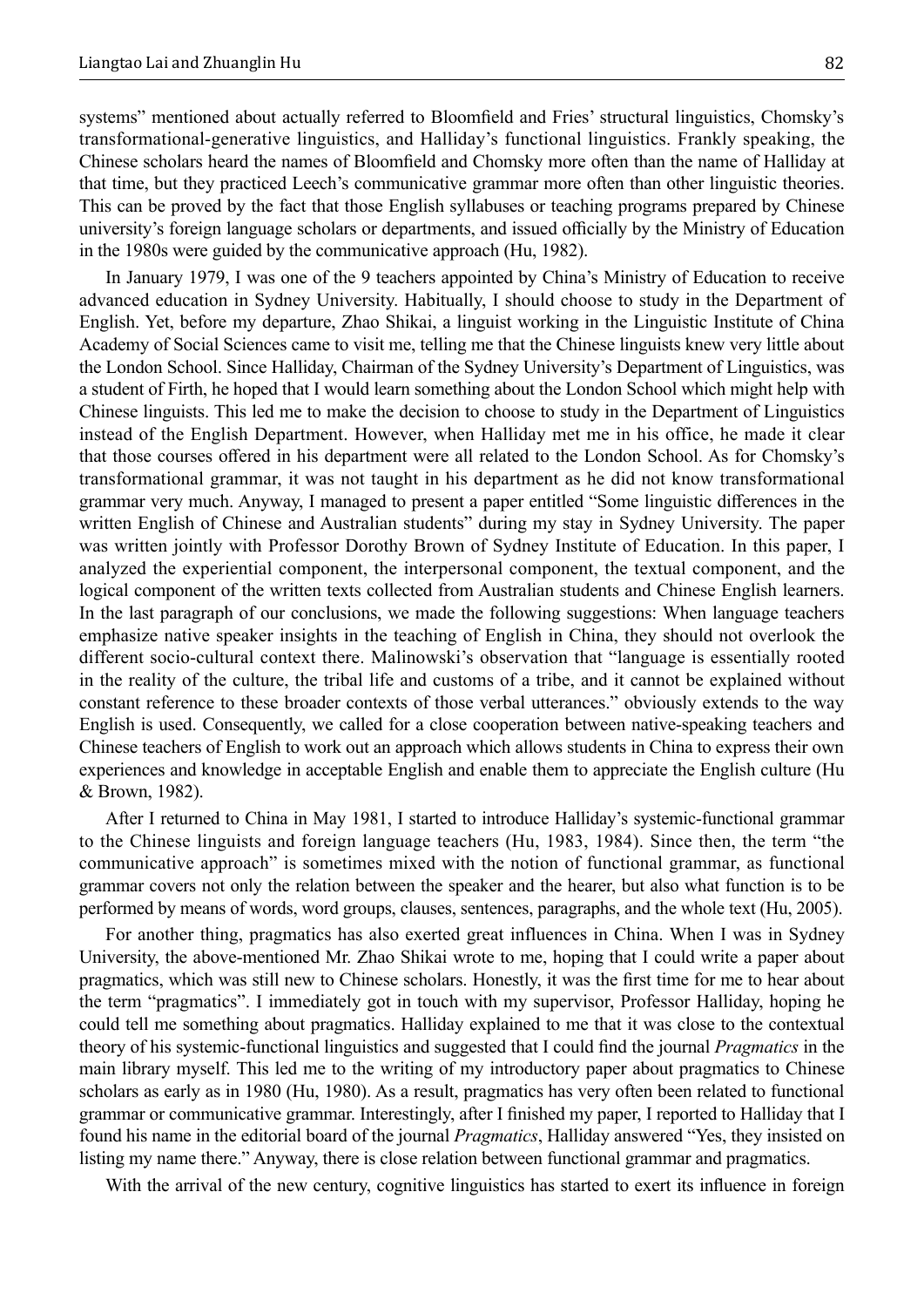language teaching and learning. From the record of CNKI network, one can find that 120 articles about cognitive linguistics were already published in China. Apart from language teaching and learning, these articles cover a wide area, such as metaphology, artificial intelligence, network language, etc.

## **Lai: Applied linguistics as a discipline has narrow and broad definitions. Do you think language education/teaching fall within the scope of applied linguistics either in its narrow or broad sense? What can language teachers learn from the studies of applied linguistics?**

Hu: I would like to take this opportunity to introduce to you the late Professor Gui Shichun (1930-2017) of Guangdong University of Foreign Studies, who played the leading role of teaching and researching applied linguistics in China. As early as in 1973, he had the chance to visit Britain for 3 weeks and brought back a lot of publications about applied linguistics and psycholinguistics as well as teaching plans and programs practiced in British universities. Based on these materials, he started the first major of applied linguistics in China. He was also the first organizer of a national applied linguistics conference held in 1980 (Gui, 2017). In 1985, he went to Britain the second time through the financial support of the British Council, and had the chance to visit Lancaster University, Edinburgh University, and Reading University. His achievements can also be proved by the publication of the following books, which are all related to applied linguistics and psychological linguistics (Hu, 2010a), such as *Psychological Linguistics*  (Gui, 1985), *Standardized Testing: Theories, Principles and Methods* (Gui, 1988a), *Applied Linguistics*  (Gui, 1988b), *Applied Linguistics and English Teaching* (Gui, 1988c), *Essentials of Experimental Psychologic Linguistics* (Gui, 1991), *Mentality of Chinese Students in English Learning* (Gui, 1992), *Psychological Linguistics, New Edition* (Gui, 2000).

With regard to the narrow sense and broad sense of applied linguistics, the narrow sense refers to the teaching of one's first language, second language and foreign language, that is, language education in all. In this case, the narrow definition is closer to its role in language education.

In addition to this, there is another way of dividing the applied linguistics into two definitions, that is, general sense and machine-oriented sense. The general sense of applied linguistics coves: (1) language education: (2) standardization of language; (3) compilation of dictionaries; (4) translation. It also covers speech therapy, the study of staged language, the setting up of international auxiliary station, the development of short-hand system, etc.

As for the machine-oriented applied linguistics, it refers to the use of advanced electronic computer in processing the natural language. It covers: (1) experimental phonetics; (2) machine translation; (3) information retrieval; (4) Chinese character processing. It may also cover interpretation of natural language, language statistics, and the processing of minority languages.

Based on this understanding, personally I hold the view that there should be a combination of the narrow sense applied linguistics and the machine-oriented applied linguistics, if we restrict ourselves to the category of language education.

Some people are interested in studying the distinction between applied linguistics and theoretical linguistics, but I hold the view the majority of researchers are interested in the effective application of a particular theory. It goes without saying that language education or teaching should fall within the scope of applied linguistics.

### **Lai: Do you think educational linguistics as a new field will help integrate language studies and education studies to further improve language education theory and practice?**

Hu: As for the topic of educational linguistics, I think you should know more than I do as you have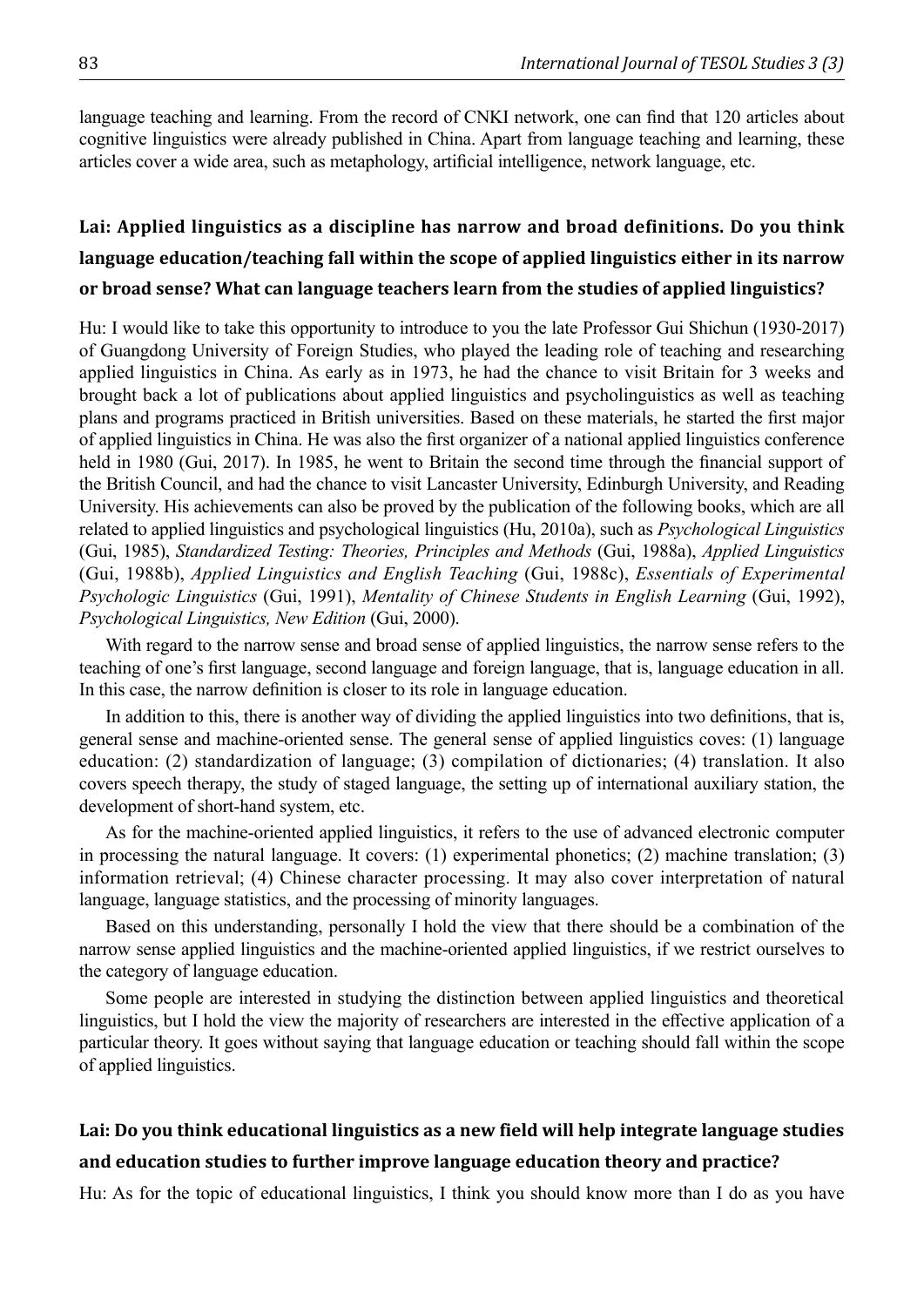written a book about educational linguistics (Lai, 2015). Your book mainly touched upon its theoretical background from the perspective of social semiotics, and discourse formation and meaning interaction as well.

What I want to say here is very general, that is, educational linguistics will help integrate language studies and education studies. As the name suggests, it involves two disciplines: pedagogy and linguistics. Because of this, it is a course popular in either education department or language department in normal universities. Naturally, the education department emphasizes how to use a language, either through the students' mother tongue or a second/foreign language, in teaching different courses; whereas the language department explores the way to teach the students' mother tongue, a second language, a foreign language, or bilingual education.

### **Part 2 Systemic Functional Linguistics and Language Education**

### **Lai: What role has functional linguistics, in particular systemic functional linguistics, played in language education?**

Hu: Functional linguistics has played a very important role in foreign language education in China. This can be illustrated by the joint opening of the 22nd International Systemic-Functional Congress and the 4<sup>th</sup> China Systemic-Functional Congress held in Peking University in July 1995. Apart from 110 foreign scholars, there were 116 Chinese participants representing 50 universities in China. Thus, this is regarded as a milestone of the development of systemic-functional linguistics in China.

After the conference, a collection of essays entitled *Advances in Functional Linguistics in China* was co-edited by Hu Zhuanglin and Fang Yan and published by Tsinghua University Press in 1997 (Hu & Fang, 1997). The proceeding consists of 4 parts:

- 1. general theory, including 6 papers, such as "A functional trend in the study of Chinese" (Fang & Shen, 1997), "Jesperson's Approach to Grammar" (Ren, 1997), "Functionality on Halliday's Functional Grammar" (Xiong, 1997).
- 2. functional grammar, including 17 papers, covering topics such as multilevel model of textual cohesion and coherence, Chinese word order, patterns of lexis and information distribution, the interaction between mode and the textual meta-function, conversational implicature, grammatical metaphor, quantifiers in Chinese, and thematic structures in Modern Chinese.
- 3. discourse analysis, including 18 papers, covering topics related to stylistics, literary narration, categorization of gender and characters, temporal interpretation, advertising language and analysis, discourse cohesion and rhetorical device, etc.
- 4. Foreign language teaching and translation, including 21 papers, covering topics such as context and the teaching of EFL, ESL students' compositions, TEFL strategies, generic structure, discourse features of the English writing in the Chinese students, bilingual text production, the use of mother tongue in L2 classrooms, register theory, cross-cultural communication, thirdperson reference forms, teaching English in a setting of Chinese culture, etc.

## **Lai: Social semiotics has now become a heated field of academic studies in the world. What can we learn from social semiotics for language education?**

Hu: Before going on to the topic of social semiotics, I have first to mention the name of Bakhtin, whose theory of dialogism appeared earlier than Halliday's systemic-functional linguistics. Bakhtin was also well known for his view of heterogeneity in dialogues (Martin, 1992). Bakhtin's dialogism has the same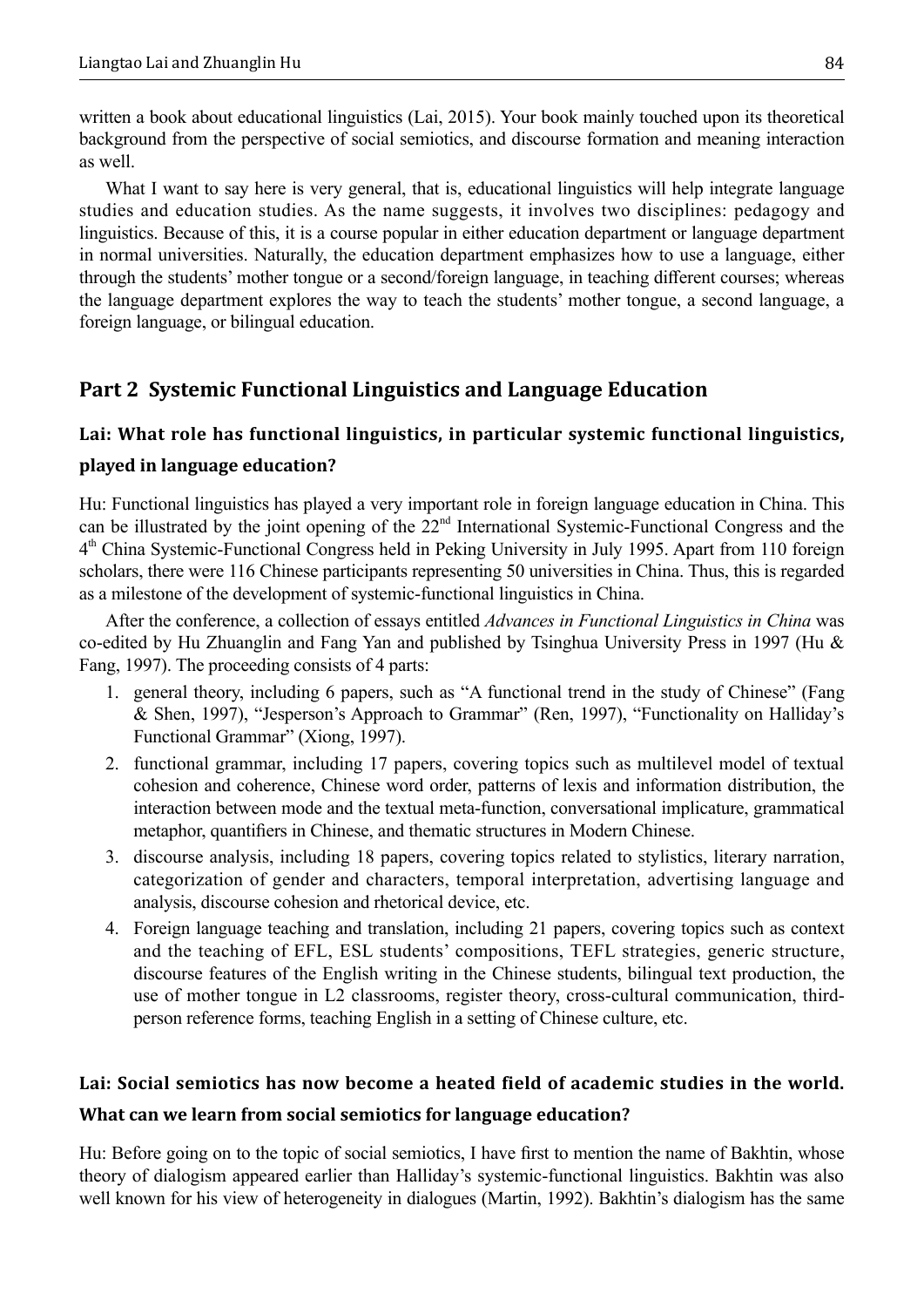function of "exchange" in Halliday's system, that is, people involved in dialogue exchange their views as commodities (Hu, 1994).

Since you are more interested in the function of social semiotics in language education, I will center on this. From the more than 900 papers found in the Chinese National Knowledge Infrastructure (CNKI), one can find social semiotics does play a positive role in language teaching in primary, secondary and tertiary education, the improvement in literacy, the teaching of novel reading, the writing of legal English, the way of making public talk, the description of photos and pictures, etc.

However, as we are dealing with semiotics rather than linguistics, I will draw your attention to the development of multimodality from the perspective of social semiotics in China. Li Zhanzi was the first scholar writing about multimodal discourse with the help of social semiotics in 2003 (Li, 2003). This was written after she came back from her scholarly visit to Sydney University under the guidance of Professor James Martin. I myself wrote several papers concerning social semiotics since then (Hu, 2015). Here, I could only mention some titles of my papers listed in my proceedings, e.g. "Hypertext and its discourse features" (Hu, 2004a), "Hypertextual novels——a new literary genre based on electronic techniques" (Hu, 2004b), "Orality, literacy, supertext——on the change of the interrelationship between language and perception" (Hu, 2004c), "Blog——a new form of internet exchange" (Hu, 2006), "Powerpoint——tool, text, genre, style" (Hu, 2007d), "From multi-semiotics to multi-literacy" (Hu, 2007a), "Multimodality in social-semiotic research" (Hu, 2007c), "Image iconicity in the Chinese language" (Hu, 2010B), "The outcome and development of multimodal sketches" (Hu, 2010c), "On the chief mode of multimodal sketches" (Hu, 2011).

After these papers, I have the following papers published in the last decade:

——"Human being, language, existence——5 questions on Heidegger's linguistic views" (Hu, 2012).

——"Let semiotics and linguistics get married. --Critical introduction to *Modern Linguistic Semiotics*" (Hu, 2014).

—— "On the appliability of semiotic research" (Hu, 2016).

——"The fragmentation era of multimodality" (Hu, 2018b).

——"Fragmentation from the semiotic perspective" (Hu, 2018a).

Those papers about ecological semiotics and cognitive semiotics are not mentioned here.

### **Lai: What is appliable linguistics? In what sense can language education studies be regarded as a branch of appliable linguistics?**

Hu: In August 2005, Hongkong City University announced the founding of "The Halliday Centre for Intelligent Applications of Language Studies" (HCLS) with Jonathan Webster as Head of the Centre. A conference was held on March 26 the next year. Professor Halliday delivered the opening speech entitled "Working with meaning: towards an appliable linguistics." In this talk, Halliday pointed out that the task for all linguists is to work jointly in pushing forward the study of semantics, which has lagged behind the study of phonetics, phonology, lexicology, syntax, and discourse analysis. This was the first time for Halliday to introduce the term of "Appliable Linguistics" to the public.

Personally, I hold the view that the reason for Halliday to use the term "appliable" instead of "applied", is that there is some difference in meaning between the two words. Halliday wanted us to keep the following views in mind: we should not only learn to apply a theory in practice, but also to find out for what purpose, under what condition, and with what result, a particular linguistic theory is better than other theories. In this sense, appliable linguistics is not a substitute expression for systemic-functional linguistics. The principle of appliable linguistics applies to all linguistic theories, say, structural linguistics, generative linguistics, cognitive linguistics, etc. Of course, within systemic-functional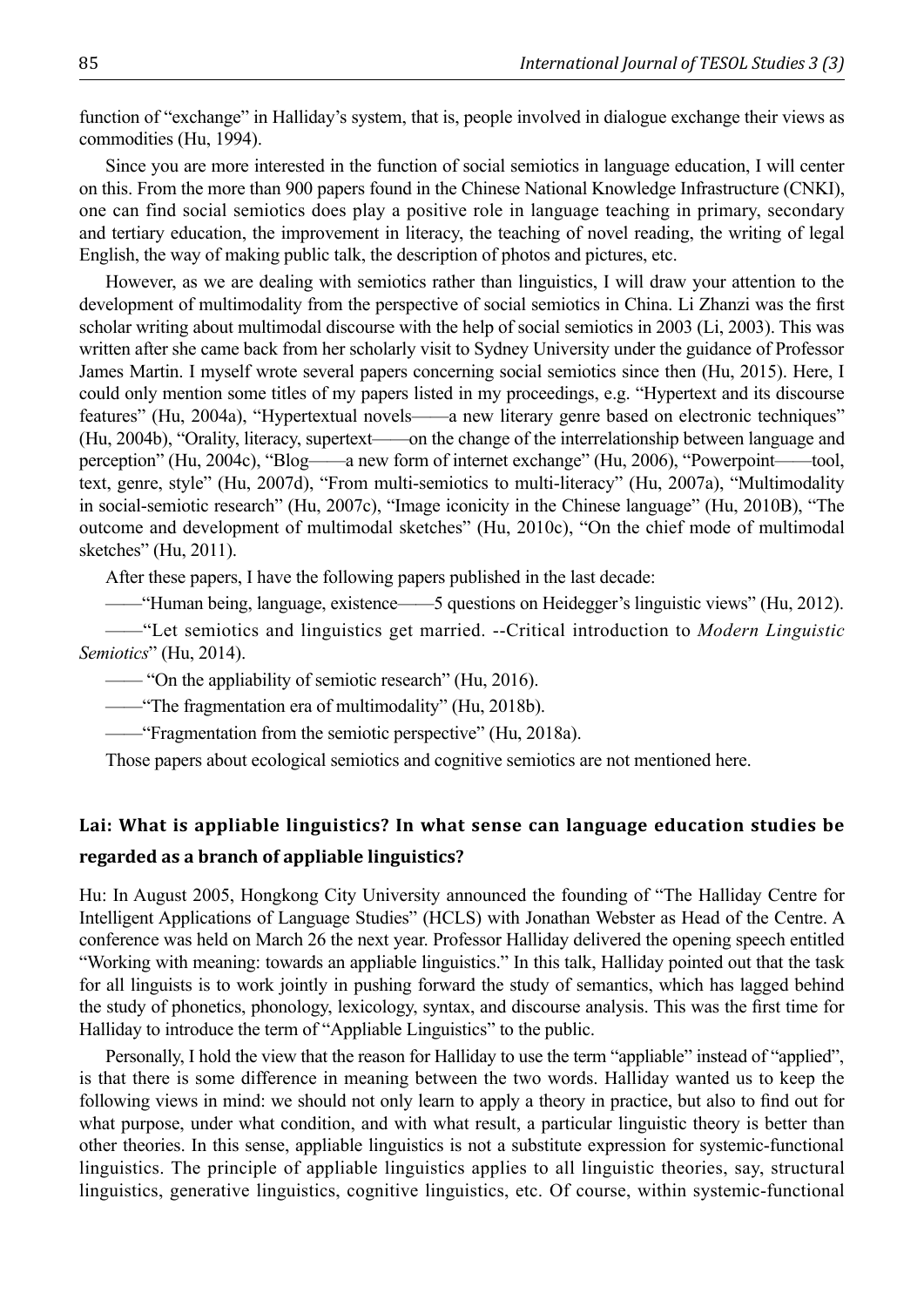linguistics, this principle also applies to the co-existence of the Sydney School headed by Martin and the Cardiff School headed by Fawcett (Hu, 2007b). On the whole, there is no point arguing for what linguistic theory should be ranked as the best today. What should draw our attention is what linguistic theory can get better result in solving a particular problem under a particular context. To put it another way, one can never find a linguistic theory which can solve all the problems about language.

Now, let's come to the last part of your question "In what sense can language education studies be regarded as a branch of appliable linguistics?" I don't like the expression "a branch". I would rather say the principle of "appliable linguistics" can also apply to language education. As we know, there are various approaches to language teaching and learning, especially foreign language education, for instance, the structural approach, the functional approach, the communicative approach, the cognitive approach, to say nothing of China's learning by rote. There is no point arguing for which approach is the best. In language education, we should pay our attention to the objective, the time taken for a particular course, the teaching and learning equipment, and the intelligence of each student. Therefore, it is the task for an experienced teacher to choose a particular approach to cope with a particular problem. This is the reason why we expect the teacher to be a "resource" in language teaching.

#### **Part 3 Foreign Language Education in China**

### **Lai: What are the major stages of development of foreign language education in China since the founding of new China?**

Hu: In 1952, on the eve of the end of the Korean war and the preparation of the first 5-year plan, China's Ministry of Education learned from the former Soviet Union's experience in higher education and started a National Adjustment of Universities and Institutes. On the whole, emphases were laid on the teaching of science and engineering. As a result, foreign language education can be found only in 9 comprehensive universities according to the original plan. Instead of the traditional literature approach, the teaching of four skills, that is, "listening, speaking, reading and writing" was emphasized in foreign language education. This can be shown from the use of the term "foreign language and literature faculty" instead of the traditional "foreign literature faculty", the term "language" going before the term "literature". In addition, Russian became the major foreign language taught in China. What is more, the task of a university is "to teach", not "to do research".

Because of the "Cultural Revolution" beginning from the mid-1960s, universities and institutes stopped enrolling students for about 4-5 years. As a temporary solution, universities and institutes were allowed to start enrolling "worker-peasant-soldier students" since 1970. Most first-year students had to learn from "a, b, c" once enrolled into universities as English and Russian were no longer taught in their secondary education. Therefore, their command of foreign languages was much lower than those students in the 1960s. However, one has to admit that this policy was better than none because the government and enterprises were in need of new hands to replace those staff of old age and those who had to drop off because of political reasons. I have also been proud of the fact that one of my worker-peasant-soldier students, Liu Zhenming, is now under-secretary-general of the United Nations (Hu, 2019a; Hu, 2019b).

Thanks to "Reform and Opening up to the Outside World" policy, foreign language education has undergone an amazing development since 1977. This can be witnessed from the following aspects. (1) All the university applicants have to pass the national enrollment examination. (2) Some Chinese universities are allowed to enroll postgraduates and doctoral candidates. (3) Chinese professors and lecturers are allowed to receive advanced education abroad or pay scholarly visit to foreign universities. (4) Foreign professors and lecturers are allowed to teach in China. (5) Apart from Korean students and Vietnamese students, students from other countries are allowed to study in Chinese universities. (6) English regained its role as the first foreign language in China.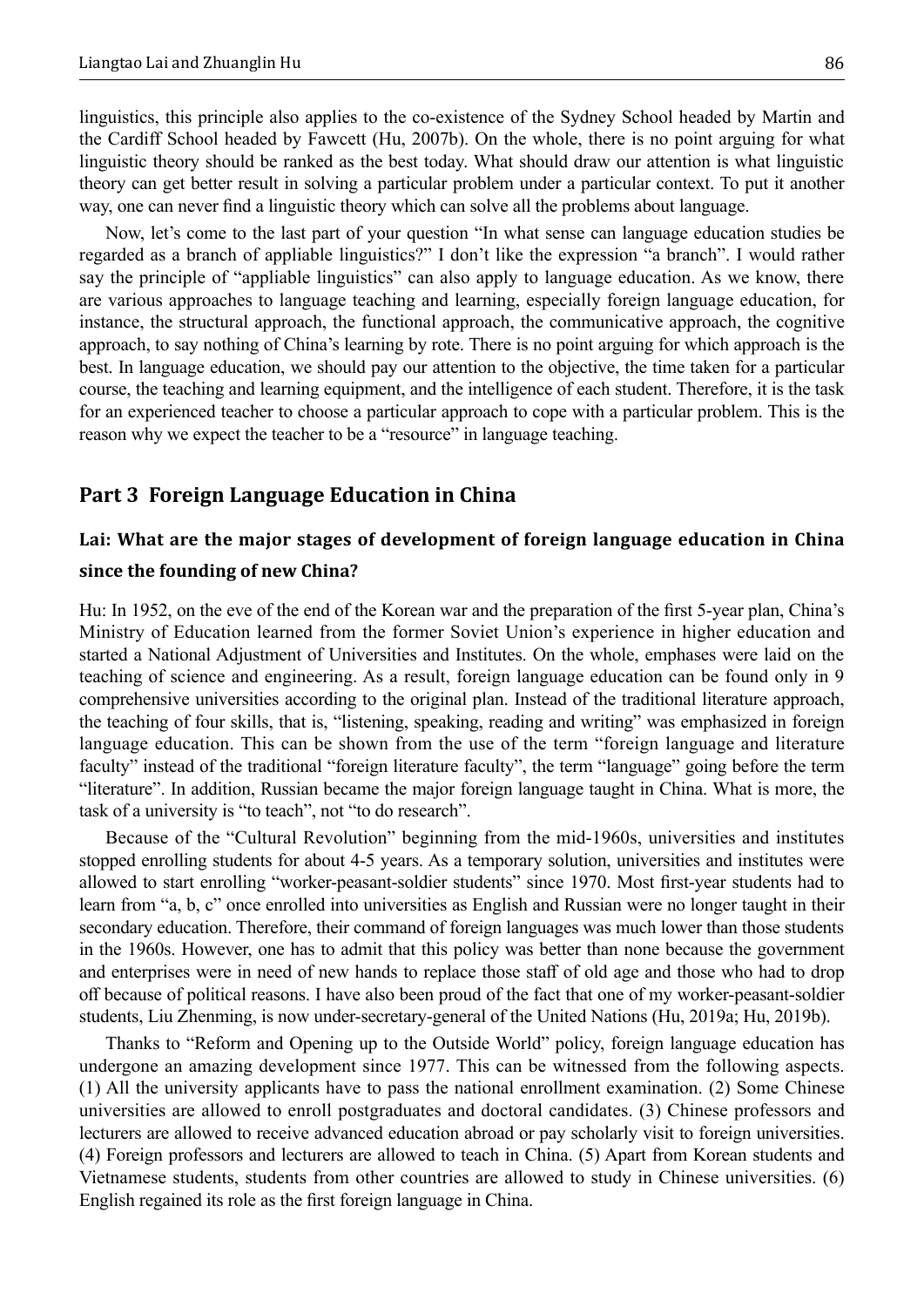#### **Lai: What lessons can we learn from the past experience of language education in China?**

Hu: As you use the term "language education", I would like to restrict myself first to the following points: (1) All children have the right to receive primary education in China freely. (2) Simplified Chinese Character is the official written language in China. (3) Putonghua (Standard Mandarin) is the official spoken language in China.

When we talk about foreign language education, I would first mention the shift of the objective in foreign language education, that is, from literature to language, as one can tell from the change of the name for relevant departments, for instance, "department of English Literature" is renamed as the "English department", "department of Russian Literature" is renamed as the "Russian department", etc.

Secondly, the traditional literature approach in foreign language education has shifted into the teaching of the 4 skills, namely, listening, speaking, reading and writing in 1950s and 1960s. Since the "Reform and Opening up to the Outside World", some language-oriented majors have the chance to do courses such as lexicology, phonetics, phonology, syntax, semantics, history of the English language, stylistics, discourse analysis, language testing, pragmatics, textual linguistics, comparative linguistics, etc. At this point, I would admit that some literature-oriented professors in some universities do not like this change. They prefer to follow the western tradition of emphasizing the teaching of English and American literature. I don't agree with their views, because English is a foreign language in China. Several years ago, I had a chance to talk to an American professor who taught in University of California at Santa Barbara. He said they do have a Department of English Language and Literature in their university, because English is their mother tongue, whereas Chinese is taught in the Centre of Chinese, because it is a foreign language. The reason for them to teach Chinese is to serve the need of politics, foreign trade, tourism, etc. Therefore, he agreed that the objectives of teaching Chinese and English should not be the same in China, because they serve different purposes.

Thirdly, in early 1990s, China's Ministry of Education took actions to the teaching of foreign culture instead of the teaching of foreign literature. As a result, the English names of the former "Beijing Foreign Language Institute" and "Shanghai Foreign Language Institute" were changed into "Beijing Foreign Studies University" and "Shanghai International Studies University" respectively. In Peking University, the former "Department of Oriental Language and Literature" changed its name into "Department of Foreign Language and Culture".

Fourthly, beginning from this century, translation has been approved as one of the majors in foreign language education by the Ministry of Education. In the past 50 years, quite a few leading foreign language professors refused to take translation highly as a must in foreign language education.

Fifthly, Chinese scholars have learned a lot about language teaching and learning theories from abroad, such as the structural approach, the functional approach, the cognitive approach, etc. This is the reason why the government invited many language-oriented scholars to be members of Foreign Language Teaching Steering Committee, Foreign Language Teaching Research Association, Foreign Language Testing Group, etc., to the disappointment of literature-oriented scholars.

### **Lai: What challenges are foreign language education in China faced with? How can we meet these challenges?**

Hu: I think you might have noticed already that the latest strategic policy of "New liberal arts, big foreign language" in teaching foreign language in China. This is a reflection of the need of cross-discipline and cross-specialty qualified personnel. Foreign language scholars have been busy recently with holding various academic conferences discussing the ways to realize this objective.

In foreign language education we are also faced with the new development in technology, especially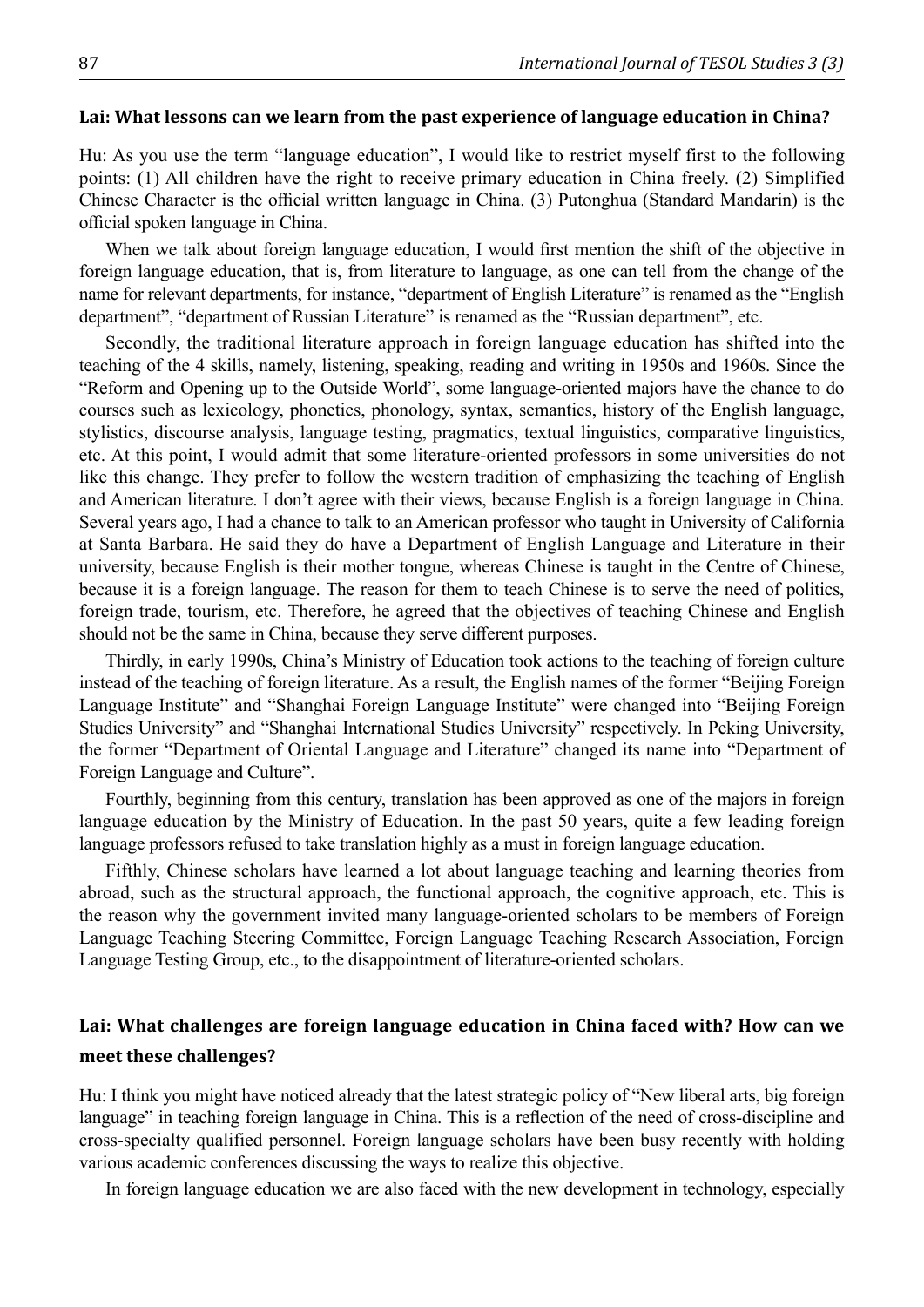the electronic equipment and technology. 30 years ago, a foreign language teacher used to stand before a blackboard, teaching the language with a notebook in one hand and a piece of chalk in another. Today, you could find the appearance of computers, projectors, amplifiers, and other equipment in the classroom. I could still remember that at that time, one of my colleagues argued with me that she learned her English without these tools but still learned quite well. Today, I still hold the view that she might have changed her view, at least she might have failed to get favourable response from her own grandchildren.

Foreign language teachers would like to think that their students are good at language intelligence, but today they start to notice the importance of multiple intelligence. Every university FL teacher must know quite well that their students are good at language intelligence, but they should also think about the fact that although their students were enrolled into the university with about the same marks, chose to do the same courses, and were taught by the same teacher, the course teacher would find quickly that some students are good at speaking, some at listening, some at reading, and some at writing. This shows that multiple intelligence, such as logic, mathematics, music, space, body, nature, and communication will all help with the learning of a foreign language (Hu, 2019c). An experienced teacher should learn to find out what a particular intelligence is needed by a learner.

Allow me to further talk about the importance and popularity of Internet education. This can be proved by the continuance of primary, secondary, and university education today even after the serious attack of Covid-19 this year. I myself learned from young lecturers to attend several network conferences through the help of Tencent App or Zoom lately.

### **Lai: Is there any mutual influence between foreign language education and the education of Chinese languages?**

Hu: So far as I know those teachers of teaching Chinese as a foreign language know little about the development of various teaching approaches outside China, because they tend to stick to rote learning, such as memorizing the Tang poems without comprehension at the very beginning. Since many universities in China today have set up the School of Teaching Chinese as foreign language to foreign students and some of Chinese young and middle-aged lecturers have the chance to study abroad in the faculty of education, they might have practiced some new approaches they have learned abroad.

When it comes to the education of Chinese languages, those who teach translation and interpretation of a foreign language will show interest in standard Chinese, I guess.

#### **References**

- Fang, L., & Wu, X. (1977). Language theories and teaching methods. *Language Teaching and Research*, Supplementary Issue 1, 29-41.
- Fang, L., Hu, Z., & Xu, K. (1977). On the 3 systems of modern English grammar. *Language Teaching and Research*, Supplementary Issue 1, 1-28.
- Fang, Y., & Shen, M. (1997). A functional trend in the study of Chinese. In Z. Hu & Y. Fang (Eds.). *Advances in Functional Linguistics in China* (pp. 1-14). Beijing: Tsinghua University Press.
- Gui, S. (1985). *Psychological Linguistics*. Shanghai: Shanghai Foreign Language Education Press.
- Gui, S. (1988a). *Standardized Testing: Theories, Principles and Methods*. Guangzhou: Guangdong Higher Education Press.
- Gui, S. (1988b). *Applied Linguistics*. Changsha: Hunan Education Press.
- Gui, S. (1988c). *Applied Linguistics and English Teaching*. Jinan: Shandong Education Press.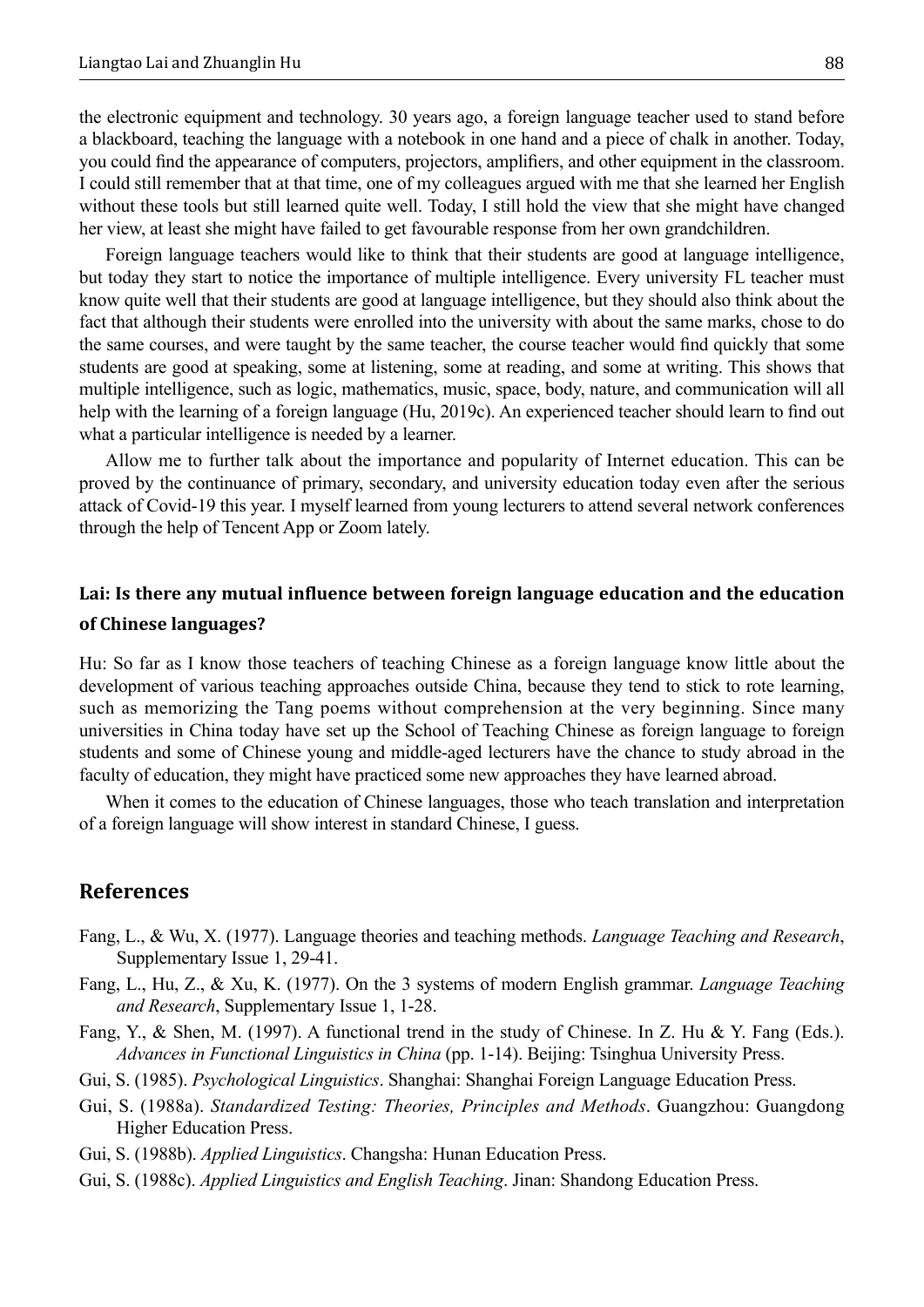- Gui, S. (1991). *Essentials of Experimental Psychologic Linguistics*. Changsha: Hunan Education Press.
- Gui, S. (1992). *Mentality of Chinese Students in English Learning*. Changsha: Hunan Education Press.
- Gui, S. (2000). *Psychological Linguistics, New Edition*. Shanghai: Shanghai Foreign Language Education Press.
- Gui, S. (2017). Mr. Gui Shichun's talk on scholarly learning. *Modern Foreign Language Learning*. 2017.4.15.
- Hu Z., Xu, Ke., Deng, L., Wu, X., & Fang, L. (1977). Mrs. Nuttle's textbook compilation principles and communicative approach. *Language Teaching and Research*, Supplementary Issue 1, 42-62.
- Hu, W. (1982). A tentative exploration of communicative teaching approach. *Journal of Foreign Languages, 1982*(5), 15-22.
- Hu, Z. (1980). Pragmatics. *Linguistics Abroad, 1980*(3), 1-10.
- Hu, Z. (1983). Halliday (in Chinese). *Linguistics Abroad, 1983*(2), 60-63.
- Hu, Z. (1984). Halliday's linguistic views. *Foreign Language Teaching and Research, 1984*(1), 23-29.
- Hu, Z. (1994). Bakhtin and social semiotics (in Chinese). *Journal of Peking University (Philosophy and Social Sciences), 1994*(2), 49-57+127.
- Hu, Z. (2004a). Hypertext and Its Discourse Features. *Shandong Foreign Language Teaching, 2004*(05), 3-8
- Hu, Z. (2004b). Hypertextual Novels——A New Literary Genre Based on Electronic Techniques. *Foreign Language and Literature Research, 4*(2), 1-10.
- Hu, Z. (2004c). Orality, Literacy, Supertext——On the Change of the Interrelationship Between Language and Perception. *Technology Enhanced Foreign Language Education, 2004*(6), 2-8.
- Hu, Z. (2005). The development of foreign language pedagogical notions. Foreign Language Pedagogical Research of Fundamental Education, 2005(1), 21-24.
- Hu, Z. (2006). Blog——A New Form of Internet Exchange. *Foreign Languages and Translation, 2006*(4), 1-8.
- Hu, Z. (2007a). From Multi-Semiotics to Multi-Literacy. *Foreign Language and Translation, 2007*(4), 1-8.
- Hu, Z. (2007b). Interpreting Halliday's appliable linguistics (in Chinese). *Journal of Sichuan International Studies University, 23*(6), 1-6.
- Hu, Z. (2007c). Multimodality in Social-Semiotic Research. *Language Teaching and Research, 2007*(01), 1-10.
- Hu, Z. (2007d). Powerpoint——Tool, Text, Genre, Style. *Foreign Language Teaching, 2007*(04), 1-5.
- Hu, Z. (2010a). Gui Shichun's path to learning--in celebration of Gui Shichun's 80th birthday. *Foreign Languages in China, 2010*(5), 4-7.
- Hu, Z. (2010b). Image Iconicity in the Chinese Language. *Chinese Semiotic Studies, 3*(1), 40-55.
- Hu, Z. (2010c). The Outcome and Development of Multimodal Sketches. *Technology Enhanced Foreign Language Education, 2010*(4), 3-9.
- Hu, Z. (2011). On the Chief Mode of Multimodal Sketches. *Foreign Language Teaching, 32*(4), 1-5.
- Hu, Z. (2012). Human being, language, existence——5 questions on Heidegger's linguistic views. *Foreign Language Teaching and Research, 2012*(6), 803-812.
- Hu, Z. (2014). Let semiotics and linguistics get married—— Critical introduction to *Modern Linguistic*  Semiotics. China Social Sciences. January 20<sup>th</sup>, 2014.
- Hu, Z. (2015). *Language, Sign, Education ——Collection of Hu Zhuanglin's Papers in the New Century.*  Beijing: The Commercial Press.
- Hu, Z. (2016). On the appliability of semiotic research. *Language and Signs, 2016*(10), 5-12.